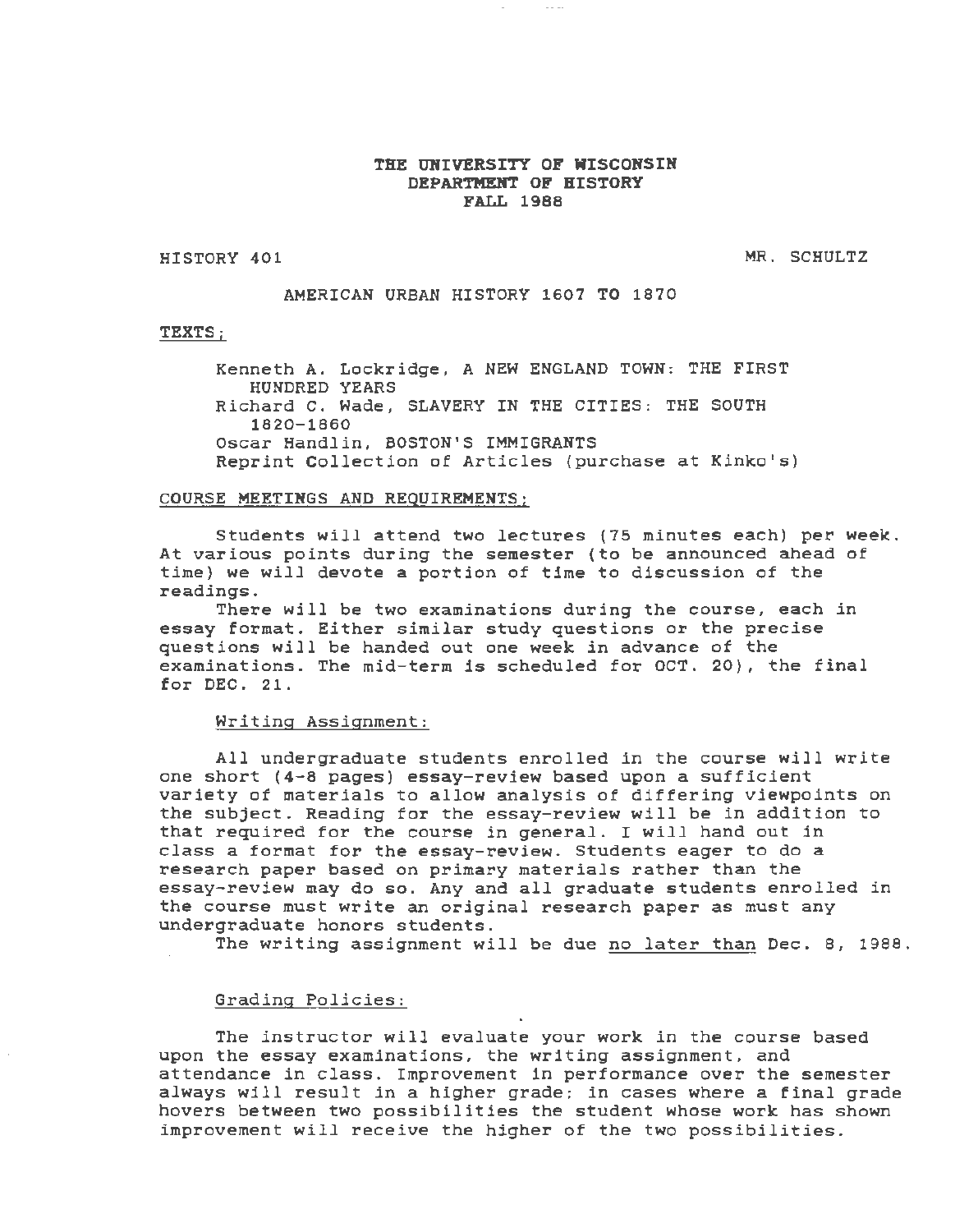LECTURE TOPICS

## **Lecture**

 $\ddot{\phantom{0}}$ 

## I. CITIES IN THE NEW WORLD

| 1. Introduction to the course                      | Sept. | - 6                  |
|----------------------------------------------------|-------|----------------------|
| 2. Theories of City Location and Growth            |       | 8                    |
| 3. Patterns of American Colonial Urbanization      |       | 13                   |
| 4. Planting and Planning Cities in the New World   |       | 15                   |
| 5. The Regulation of Urban Life                    |       | 20                   |
| 6. The "Sorts" of City Folk: Class Structure in    |       |                      |
| the Cities                                         |       | 22                   |
| 7. Social Institutions in the Cities               |       | 27                   |
| 8. Commercial Cities and the Rise of the Merchants |       | 29                   |
| 9. The First Urban (Urbane?) American              | Oct.  | $\blacktriangleleft$ |
| 10. The Workshops of the Revolution                |       | 6                    |
| 11. Urban America in Peace and War                 |       | 11                   |
| 12. Federal Cities and the Constitution            |       | 13                   |
|                                                    |       |                      |

Review Session for Mid-Term, October 18 \* \* \* MID-TERM EXAMINATION \* \* \* OCTOBER 20

## II. CITIES IN THE NEW NATION

| 1. The Rise of Western Cities<br>2. Social Classes in Western Cities | Oct.    | 25<br>27       |
|----------------------------------------------------------------------|---------|----------------|
| 3. The Urban Frontier of the Old South                               | Nov.    | $\overline{1}$ |
| 4. Slaves and Free Blacks in Urban America                           |         | Э              |
| 5. Dreamers and Schemers of Urban Imperialism                        |         | 8              |
| 6. Urban Industrial Growth                                           |         | 10             |
| 7. Foreigners and the "Discovery" of Poverty                         |         | 15             |
| 8. Order and Disorder in Urban America                               |         | 17             |
| 9. Social Mobility and "Democracy"                                   |         | 22             |
| * * * THANKSGIVING BREAK, NOV. 24 * * *                              |         |                |
| 10. The Unhealthy City                                               | Nov. 29 |                |
| 11. Technology and Visions of the Urban Future                       | Dec. 1  |                |
| 12. Saving the Cities Through Planning                               |         | 6              |
| 13. The Southern Perimeter and the Civil War                         |         | -8             |
| 14. The Urbanization of Modern America                               |         | 13             |
| * * * Review Session For Final Examination * *                       |         | 15             |

\* \* \* FINAL EXAM, WEDS. 5:05 P.M., DEC. 21 \* \* \*

Date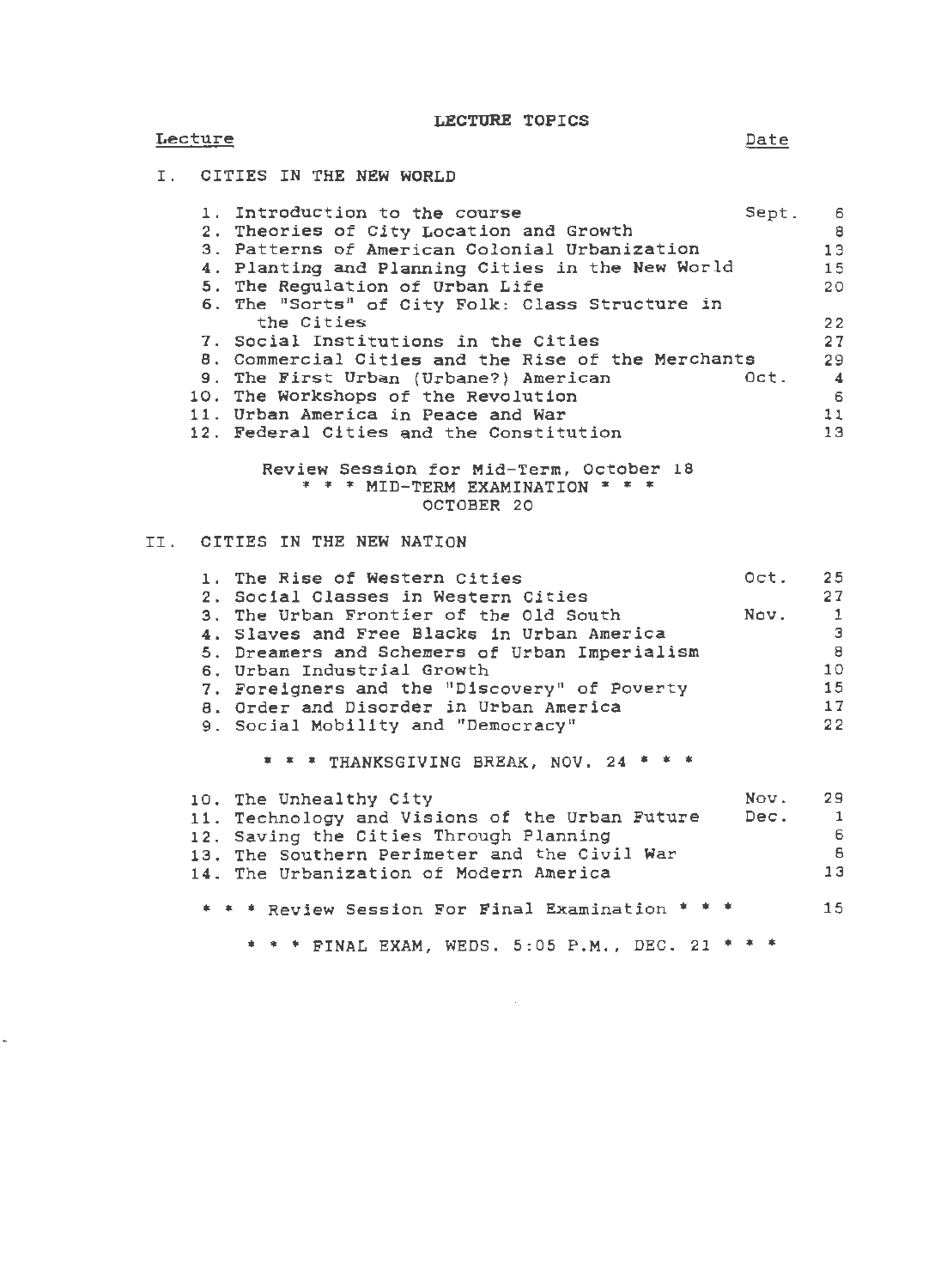$\omega$ 

# US URBAN POPULATION DATA 1790-1860<br>(all population figures in  $1,0001s$ )

| rank<br>1840                           | 15 largest cities<br>as of 1860                                                                                                                                              | 1790                       | 1800                         | 1810                            | 1820                               | 1830                                | 1840                                | 1850                                 | 1860                                     | \$ of population<br>engaged in<br>manufacturing      |
|----------------------------------------|------------------------------------------------------------------------------------------------------------------------------------------------------------------------------|----------------------------|------------------------------|---------------------------------|------------------------------------|-------------------------------------|-------------------------------------|--------------------------------------|------------------------------------------|------------------------------------------------------|
| $\mathbf{I}$<br>2<br>4<br>3<br>5       | New York (& Brooklyn)<br>Philadelphia<br>Baltimore<br>Boston<br>New Orleans                                                                                                  | 33<br>44.<br>13.5<br>18    | 60.5<br>61.5<br>26.5<br>24.9 | 100<br>87<br>46.5<br>38.7<br>17 | 130.8<br>108.8<br>62.7<br>54<br>27 | 214.9<br>161<br>80.6<br>85.5<br>46. | 348.9<br>220<br>102<br>118.8<br>102 | 612.3<br>340<br>169<br>136.8<br>116  | 1080.3<br>565.5<br>212<br>177.8<br>168.6 | 1860<br>9.5\$<br>17.5<br>10.8<br>8<br>$\mathfrak{I}$ |
| 6.                                     | Cincinnati<br>St. Louis<br>Chicago<br>Buffalo<br>Newark                                                                                                                      |                            |                              |                                 |                                    |                                     | 46.3<br>16.4<br>÷.<br>18            | 115<br>77<br>29<br>42<br>38          | 161<br>160.7<br>109<br>81<br>71          | 18.3<br>5.8<br>4.9<br>6.9<br>26.2                    |
| 10<br>$\mathcal{L}$<br>9               | Louisville<br>Albany<br>Washington<br>San Francisco<br>Providence                                                                                                            |                            |                              |                                 |                                    | 24.2                                | 21.2<br>33.7<br>23<br>23            | 43<br>50<br>40<br>34.8<br>41         | 68<br>62<br>61<br>56<br>50               | 9.8<br>9.3<br>3.9<br>2.6<br>22.0                     |
| 8<br>12<br>13<br>14 <sub>1</sub><br>11 | population of<br>leading cities of<br>1840 which were not<br>among the largest<br>$1n$ 1860<br>Charleston, S.C.<br>Lowell, Mass.<br>Richmond, Va.<br>Rochester<br>Pittsburgh |                            |                              |                                 |                                    |                                     | 29<br>20.7<br>20<br>20<br>21.2      | 42.9<br>33.3<br>27.5<br>36.4<br>46.6 | 40.5<br>36.8<br>37.9<br>48.2<br>48       |                                                      |
|                                        | % of total U.S. population<br>living in cities (over $2500$ ) $5.13%$                                                                                                        |                            | 6.07%                        | 7.26%                           | 7.19%                              | 8.76%                               | .10.76%                             | 15.2%                                | 19.7%                                    |                                                      |
|                                        | % of total urban population<br>living in each group of cities:<br>four large eastern ports<br>small eastern ports<br>eastern interior cities<br>western cities               | 54.1%<br>36<br>9.9<br>$-1$ |                              | 52\$<br>26.<br>15.7<br>5.5      |                                    |                                     | 43%<br>15.9<br>22.3<br>18           |                                      |                                          |                                                      |
|                                        | total U.S. canal mileage<br>total H S railroad mileace                                                                                                                       |                            |                              |                                 |                                    | 1277<br>クコ                          | 3326<br>gaba                        | 3698<br><b>AR20</b>                  | $\blacksquare$<br>30.616                 |                                                      |

 $\mathbf{1}$ 

 $\bar{1}$ 

J.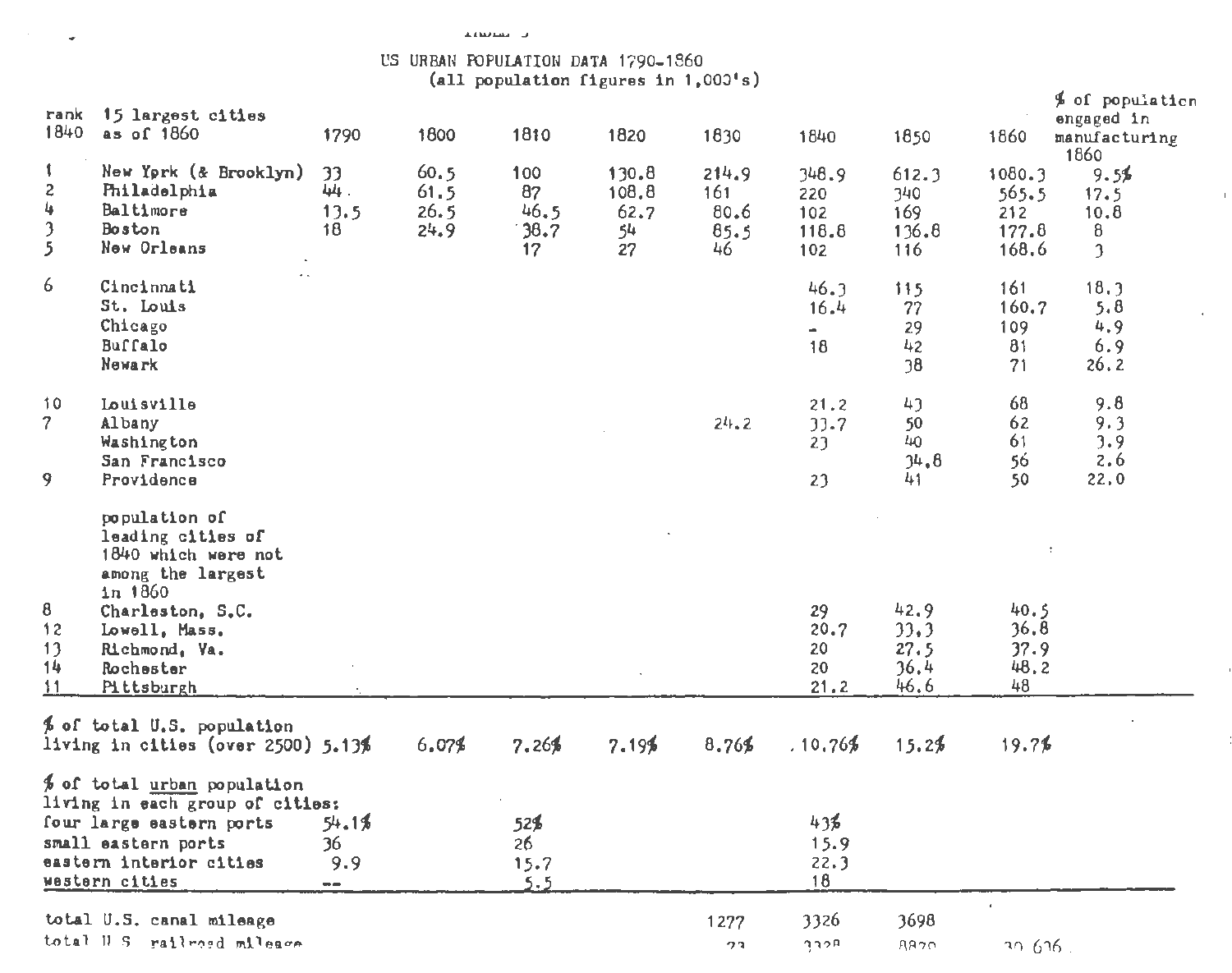Hist. 401 Mr. Schultz

|              |                                                                                                                                                   | TABLE 1 | URBAN                                                                                                                                                                                                                                                                                                                                                                                        | POPULATION, | 1690-1780                                                                                                                                                                                                                                                                                                                                                                                    |                                                                                                                                                                                                                                                                                                                                                                                              | (Selected Communities)*                                                                                                                                                                                                                                                                                                                                                                      |             |                                                                                                                                                                                                                                                                                                                                                                                              |           |            |
|--------------|---------------------------------------------------------------------------------------------------------------------------------------------------|---------|----------------------------------------------------------------------------------------------------------------------------------------------------------------------------------------------------------------------------------------------------------------------------------------------------------------------------------------------------------------------------------------------|-------------|----------------------------------------------------------------------------------------------------------------------------------------------------------------------------------------------------------------------------------------------------------------------------------------------------------------------------------------------------------------------------------------------|----------------------------------------------------------------------------------------------------------------------------------------------------------------------------------------------------------------------------------------------------------------------------------------------------------------------------------------------------------------------------------------------|----------------------------------------------------------------------------------------------------------------------------------------------------------------------------------------------------------------------------------------------------------------------------------------------------------------------------------------------------------------------------------------------|-------------|----------------------------------------------------------------------------------------------------------------------------------------------------------------------------------------------------------------------------------------------------------------------------------------------------------------------------------------------------------------------------------------------|-----------|------------|
| City         | 1690                                                                                                                                              | 1710    | 1720                                                                                                                                                                                                                                                                                                                                                                                         | 1730        | 1740                                                                                                                                                                                                                                                                                                                                                                                         | 1750                                                                                                                                                                                                                                                                                                                                                                                         | 1760                                                                                                                                                                                                                                                                                                                                                                                         | 1770        | 1775                                                                                                                                                                                                                                                                                                                                                                                         | 1776      | 1780       |
|              |                                                                                                                                                   |         |                                                                                                                                                                                                                                                                                                                                                                                              |             |                                                                                                                                                                                                                                                                                                                                                                                              |                                                                                                                                                                                                                                                                                                                                                                                              |                                                                                                                                                                                                                                                                                                                                                                                              |             |                                                                                                                                                                                                                                                                                                                                                                                              |           |            |
| Philadelphia | 4000                                                                                                                                              | 6500    | $\frac{1}{2} \frac{1}{2} \frac{1}{2} \frac{1}{2} \frac{1}{2} \frac{1}{2} \frac{1}{2} \frac{1}{2} \frac{1}{2} \frac{1}{2} \frac{1}{2} \frac{1}{2} \frac{1}{2} \frac{1}{2} \frac{1}{2} \frac{1}{2} \frac{1}{2} \frac{1}{2} \frac{1}{2} \frac{1}{2} \frac{1}{2} \frac{1}{2} \frac{1}{2} \frac{1}{2} \frac{1}{2} \frac{1}{2} \frac{1}{2} \frac{1}{2} \frac{1}{2} \frac{1}{2} \frac{1}{2} \frac{$ | 11,500      | 10,500                                                                                                                                                                                                                                                                                                                                                                                       | 13,400                                                                                                                                                                                                                                                                                                                                                                                       | 23,750                                                                                                                                                                                                                                                                                                                                                                                       | 28,000      | 33,000                                                                                                                                                                                                                                                                                                                                                                                       | 21,767    | 30,000     |
| New York     | 3900                                                                                                                                              | 5700    | $- + - -$                                                                                                                                                                                                                                                                                                                                                                                    | 8622        | 11,000                                                                                                                                                                                                                                                                                                                                                                                       | 13,300                                                                                                                                                                                                                                                                                                                                                                                       | 18,000                                                                                                                                                                                                                                                                                                                                                                                       | 21,000      | 25,000                                                                                                                                                                                                                                                                                                                                                                                       | 5000      | 18,000     |
| Boston       | 7000                                                                                                                                              | 9000    | 12,000                                                                                                                                                                                                                                                                                                                                                                                       | 13,000      | 17,000                                                                                                                                                                                                                                                                                                                                                                                       | 16,000                                                                                                                                                                                                                                                                                                                                                                                       | 15,631                                                                                                                                                                                                                                                                                                                                                                                       | 15,520      | 16,000                                                                                                                                                                                                                                                                                                                                                                                       | 3500      | 10,000     |
| Charleston   | 1100                                                                                                                                              | 3000    | 3500                                                                                                                                                                                                                                                                                                                                                                                         | 4500        | 6800                                                                                                                                                                                                                                                                                                                                                                                         | $\frac{1}{2} \frac{1}{2} \frac{1}{2} \frac{1}{2} \frac{1}{2} \frac{1}{2} \frac{1}{2} \frac{1}{2} \frac{1}{2} \frac{1}{2} \frac{1}{2} \frac{1}{2} \frac{1}{2} \frac{1}{2} \frac{1}{2} \frac{1}{2} \frac{1}{2} \frac{1}{2} \frac{1}{2} \frac{1}{2} \frac{1}{2} \frac{1}{2} \frac{1}{2} \frac{1}{2} \frac{1}{2} \frac{1}{2} \frac{1}{2} \frac{1}{2} \frac{1}{2} \frac{1}{2} \frac{1}{2} \frac{$ | 8000                                                                                                                                                                                                                                                                                                                                                                                         | 10,863      | 12,000                                                                                                                                                                                                                                                                                                                                                                                       | 12,000    | 10,000     |
| Newport      | 2600                                                                                                                                              | 2800    | 3800                                                                                                                                                                                                                                                                                                                                                                                         | 4640        | 6200                                                                                                                                                                                                                                                                                                                                                                                         | 6600                                                                                                                                                                                                                                                                                                                                                                                         | 7500                                                                                                                                                                                                                                                                                                                                                                                         | $- - - - -$ | .11,000                                                                                                                                                                                                                                                                                                                                                                                      | 5299      | 5500       |
| Baltimore    | ----                                                                                                                                              |         |                                                                                                                                                                                                                                                                                                                                                                                              |             | ----                                                                                                                                                                                                                                                                                                                                                                                         | 200                                                                                                                                                                                                                                                                                                                                                                                          | $- - - - -$                                                                                                                                                                                                                                                                                                                                                                                  | ----        | 5934                                                                                                                                                                                                                                                                                                                                                                                         | 5934      | 8000       |
| New Haven    | ----                                                                                                                                              |         |                                                                                                                                                                                                                                                                                                                                                                                              |             | $\cdots$                                                                                                                                                                                                                                                                                                                                                                                     | 5000                                                                                                                                                                                                                                                                                                                                                                                         | $\frac{1}{2} \frac{1}{2} \frac{1}{2} \frac{1}{2} \frac{1}{2} \frac{1}{2} \frac{1}{2} \frac{1}{2} \frac{1}{2} \frac{1}{2} \frac{1}{2} \frac{1}{2} \frac{1}{2} \frac{1}{2} \frac{1}{2} \frac{1}{2} \frac{1}{2} \frac{1}{2} \frac{1}{2} \frac{1}{2} \frac{1}{2} \frac{1}{2} \frac{1}{2} \frac{1}{2} \frac{1}{2} \frac{1}{2} \frac{1}{2} \frac{1}{2} \frac{1}{2} \frac{1}{2} \frac{1}{2} \frac{$ | 8295        | $\omega$ as $\omega$ in                                                                                                                                                                                                                                                                                                                                                                      | - - - -   | .          |
| New London   | $- - - -$                                                                                                                                         |         |                                                                                                                                                                                                                                                                                                                                                                                              | ----        | ----                                                                                                                                                                                                                                                                                                                                                                                         | 3000                                                                                                                                                                                                                                                                                                                                                                                         | $= - -$                                                                                                                                                                                                                                                                                                                                                                                      | 5300        | $- - - -$                                                                                                                                                                                                                                                                                                                                                                                    | $- - - -$ | 5600       |
| Norwich      | ----                                                                                                                                              |         |                                                                                                                                                                                                                                                                                                                                                                                              | .           | ----                                                                                                                                                                                                                                                                                                                                                                                         | 5000                                                                                                                                                                                                                                                                                                                                                                                         | $\mathbf{w} = \mathbf{w} + \mathbf{w}$                                                                                                                                                                                                                                                                                                                                                       | 7000        | $- - - -$                                                                                                                                                                                                                                                                                                                                                                                    | ----      | 7300       |
| Salem        | $- - + -$                                                                                                                                         |         |                                                                                                                                                                                                                                                                                                                                                                                              |             | $\begin{array}{ccccccccccccccccc} \bullet\bullet & \bullet\bullet & \bullet\bullet & \bullet\bullet & \bullet\bullet & \bullet\bullet \end{array}$                                                                                                                                                                                                                                           |                                                                                                                                                                                                                                                                                                                                                                                              | 4000                                                                                                                                                                                                                                                                                                                                                                                         |             | $\frac{1}{2} \frac{1}{2} \frac{1}{2} \frac{1}{2} \frac{1}{2} \frac{1}{2} \frac{1}{2} \frac{1}{2} \frac{1}{2} \frac{1}{2} \frac{1}{2} \frac{1}{2} \frac{1}{2} \frac{1}{2} \frac{1}{2} \frac{1}{2} \frac{1}{2} \frac{1}{2} \frac{1}{2} \frac{1}{2} \frac{1}{2} \frac{1}{2} \frac{1}{2} \frac{1}{2} \frac{1}{2} \frac{1}{2} \frac{1}{2} \frac{1}{2} \frac{1}{2} \frac{1}{2} \frac{1}{2} \frac{$ | 5337      | $\sim - -$ |
| Providence   | $\frac{1}{2} \frac{1}{2} \frac{1}{2} \frac{1}{2} \frac{1}{2} \frac{1}{2} \frac{1}{2} \frac{1}{2} \frac{1}{2} \frac{1}{2} \frac{1}{2} \frac{1}{2}$ | 1500    | ----                                                                                                                                                                                                                                                                                                                                                                                         | 3900        | $\frac{1}{2} \frac{1}{2} \frac{1}{2} \frac{1}{2} \frac{1}{2} \frac{1}{2} \frac{1}{2} \frac{1}{2} \frac{1}{2} \frac{1}{2} \frac{1}{2} \frac{1}{2} \frac{1}{2} \frac{1}{2} \frac{1}{2} \frac{1}{2} \frac{1}{2} \frac{1}{2} \frac{1}{2} \frac{1}{2} \frac{1}{2} \frac{1}{2} \frac{1}{2} \frac{1}{2} \frac{1}{2} \frac{1}{2} \frac{1}{2} \frac{1}{2} \frac{1}{2} \frac{1}{2} \frac{1}{2} \frac{$ | 3400                                                                                                                                                                                                                                                                                                                                                                                         | $\frac{1}{2}$                                                                                                                                                                                                                                                                                                                                                                                | 4000        | $\frac{1}{2}$                                                                                                                                                                                                                                                                                                                                                                                | 4355      | 4300       |
|              |                                                                                                                                                   |         |                                                                                                                                                                                                                                                                                                                                                                                              |             |                                                                                                                                                                                                                                                                                                                                                                                              |                                                                                                                                                                                                                                                                                                                                                                                              |                                                                                                                                                                                                                                                                                                                                                                                              |             |                                                                                                                                                                                                                                                                                                                                                                                              |           |            |

\*Population statistics for the period before 1790 (the year of the first Federal Census) are unreliable, except for the very largest cities. These figures, then, show relative rather than absolute population growth. In some cases the figures for a given community are estimates based on the nearest actual census: for example, Salem's population for 1760 is an estimate based on a 1764 census that gave the population as 4469.

| TABLE 2 |                  |        | TOTAL AND URBAN POPULATION (PLACES OF 8000 OR MORE) 1710-1780 |                 |
|---------|------------------|--------|---------------------------------------------------------------|-----------------|
| Year    | Total Population |        | Urban Population                                              |                 |
|         |                  | Number | Population                                                    | % of Total Pop. |
| 1710    | 357,500          |        | 9000                                                          | 2.5             |
| 1720    | 474,388          |        | 12,000                                                        | 2,3             |
| 1730    | 654,950          |        | 33,122                                                        | 5.1             |
| 1740    | 889,000          |        | 38,500                                                        | 4.3             |
| 1750    | 1,207,000        |        | 42,700                                                        | 3.5             |
| 1760    | 1,610,000        | 4      | 65,381                                                        | 4.1             |
| 1770    | 2,205,000        |        | 83,678                                                        | 3.8             |
| 1780    | 2,781,000        |        | 76,000                                                        | 2,7             |

Sources for both Tables: W.S. Rossiter, A CENTURY OF POPULATION GROWTH FROM THE FIRST CENSUS OF THE UNITED STATES TO THE TWELFTH, 1790-1900 (Washington, D.C., 1909); Carl Bridenbaugh, CITIES IN REVOLT: URBAN LIFE IN AMERICA, 1743-1776 (New York, 1955).